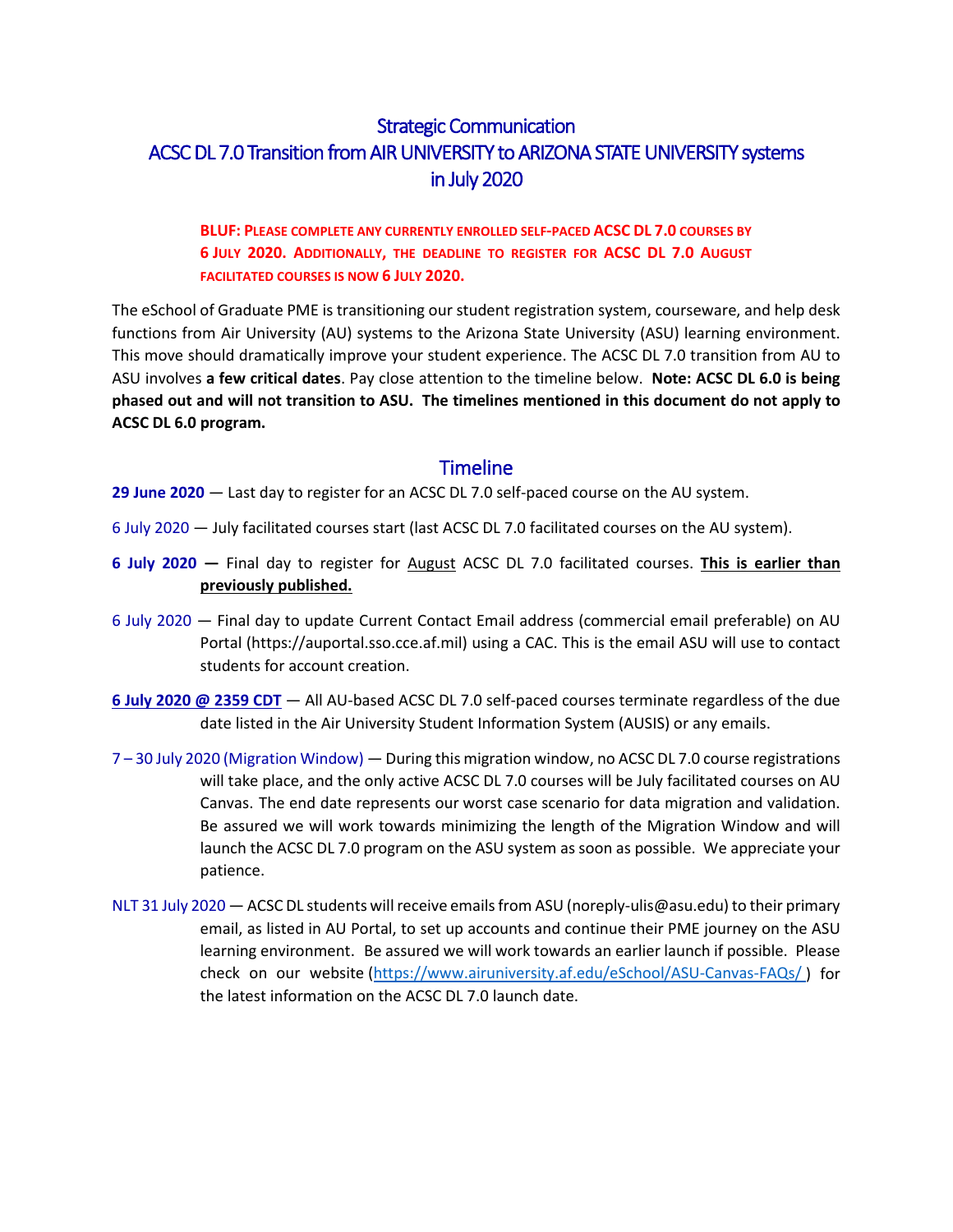# Recommendations

- 1. **Complete any self-paced courses you are in by 6 July to avoid losing course progress!**
- 2. If you are under a critical deadline for completing ACSC DL 7.0, please continue working on courses within the parameters noted in the timeline above. Additionally, you can access course materials for some of your future self-paced courses to study during the migration window while you wait for ACSC 7.0 to launch on ASU. This will decrease the time needed for you to complete those courses after the ACSC DL program launches on ASU. To accessthe course material via AU Canvas use the following link: [https://lms.au.af.edu/courses/10000/pages/acsc-7-dot-0-materials-only](https://nam03.safelinks.protection.outlook.com/?url=https%3A%2F%2Flms.au.af.edu%2Fcourses%2F10000%2Fpages%2Facsc-7-dot-0-materials-only-courses&data=02%7C01%7C%7C848b0a238e5c45822d7708d807cc4c18%7C84df9e7fe9f640afb435aaaaaaaaaaaa%7C1%7C0%7C637267921311759282&sdata=126g1oBrb8MLtKwD4Nk65angzdM9ObfKiLjjlZEs2Hs%3D&reserved=0)[courses](https://nam03.safelinks.protection.outlook.com/?url=https%3A%2F%2Flms.au.af.edu%2Fcourses%2F10000%2Fpages%2Facsc-7-dot-0-materials-only-courses&data=02%7C01%7C%7C848b0a238e5c45822d7708d807cc4c18%7C84df9e7fe9f640afb435aaaaaaaaaaaa%7C1%7C0%7C637267921311759282&sdata=126g1oBrb8MLtKwD4Nk65angzdM9ObfKiLjjlZEs2Hs%3D&reserved=0)
- 3. Accomplish the Critical Steps below prior to 6 July to facilitate your transition to ASU. See the FAQs below for additional details.

# **Contents**

| 1.  | Complete any ACSC DL 7.0 self-paced courses you are signed up for in AUSIS by 6 July 2020 3       |
|-----|---------------------------------------------------------------------------------------------------|
| 2.  |                                                                                                   |
| 3.  | Update your Current Contact Email address (commercial email preferred) in the AU Portal NLT 6     |
| 4.  | Make sure you have a copy of all assignment deliverables from your ACSC DL 7.0 self-paced courses |
|     |                                                                                                   |
| 1.  |                                                                                                   |
| 2.  |                                                                                                   |
| 3.  |                                                                                                   |
| 4.  |                                                                                                   |
| 5.  | What happens if I don't meet the 6 July 2020 deadline to finish an open ACSC DL 7.0 self-paced    |
| 6.  | Can I register for ACSC DL 7.0 courses during the migration window (7 - 30 July 2020)?5           |
| 7.  |                                                                                                   |
| 8.  |                                                                                                   |
| 9.  | Will I be able to access registration and courseware from a NIPR computer? 5                      |
| 10. | Will I be able to access registration and courseware from a personal computer?  5                 |
| 11. |                                                                                                   |
| 12. |                                                                                                   |
| 13. |                                                                                                   |
| 14. |                                                                                                   |
| 15. |                                                                                                   |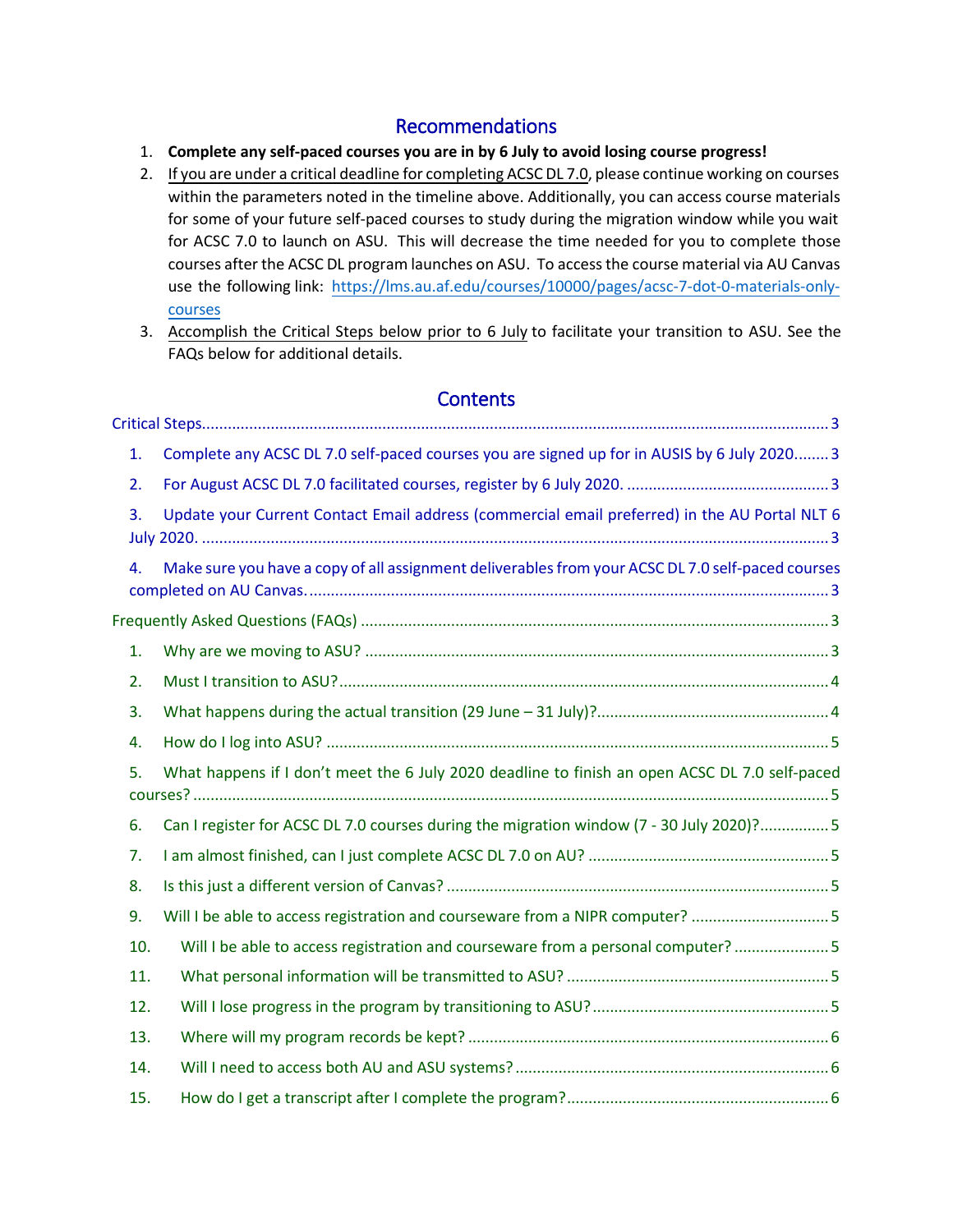| 16. |                                                                                            |
|-----|--------------------------------------------------------------------------------------------|
| 17. | Right now I have separate login/account for AUSIS, AU Canvas and AU Service Desk. Am I now |
| 18. |                                                                                            |
| 19. |                                                                                            |
| 20. |                                                                                            |
| 21. | If I still have questions about the ACSC DL 7.0 transition, who do I contact?7             |
| 22. |                                                                                            |

# Critical Steps

# <span id="page-2-1"></span><span id="page-2-0"></span>1. Complete any ACSC DL 7.0 self-paced courses you are signed up for in AUSIS by 6 July 2020.

Any progress in a partially-completed ACSC DL 7.0 self-paced courses will not be saved or transferred to ASU, and you will have to retake the entire course at ASU. Any incomplete ACSC DL 7.0 self-paced courses will terminate on 6 July (2359 CDT) regardless of the due date shown in AUSIS or email messages.

The 6 July deadline does not apply to the July facilitated courses. Those courses will finish on AU Canvas.

## <span id="page-2-2"></span>2. For August ACSC DL 7.0 facilitated courses, register by 6 July 2020.

Registration for ACSC DL 7.0 April facilitated courses closes out on 6 July. **This date is earlier than previously published in order to facilitate the transition to ASU.** Although you will need to use the AU system to register an August facilitated course (prior to 6 July), you will actually take the course on the ASU system in August.

# <span id="page-2-3"></span>3. Update your Current Contact Email address (commercial email preferred) in the AU Portal NLT 6 July 2020.

We suggest you use a commercial email address for reliable access. This will be the email through which ASU will contact you for account creation. You can login to AU Portal and update your current contact email [\(https://auportal.sso.cce.af.mil/\)](https://auportal.sso.cce.af.mil/)

# <span id="page-2-4"></span>4. Make sure you have a copy of all assignment deliverables from your ACSC DL 7.0 selfpaced courses completed on AU Canvas.

Once you are on the ASU system, we cannot guarantee access to AU Canvas. It is imperative that you retain all carry-forward assignments, papers, or other deliverables that you created in ACSC DL 7.0 self--paced courses.

# Frequently Asked Questions (FAQs)

## <span id="page-2-6"></span><span id="page-2-5"></span>1. Why are we moving to ASU?

The eSchool of Graduate Professional Military Education was established on 1 October 2015 to transform, integrate, and replace one-size-fits-all Officer Professional Military Education (OPME) Distance Learning programs (SOS, ACSC, AWC, and the Online Master's Degree Program) with dynamic, modularized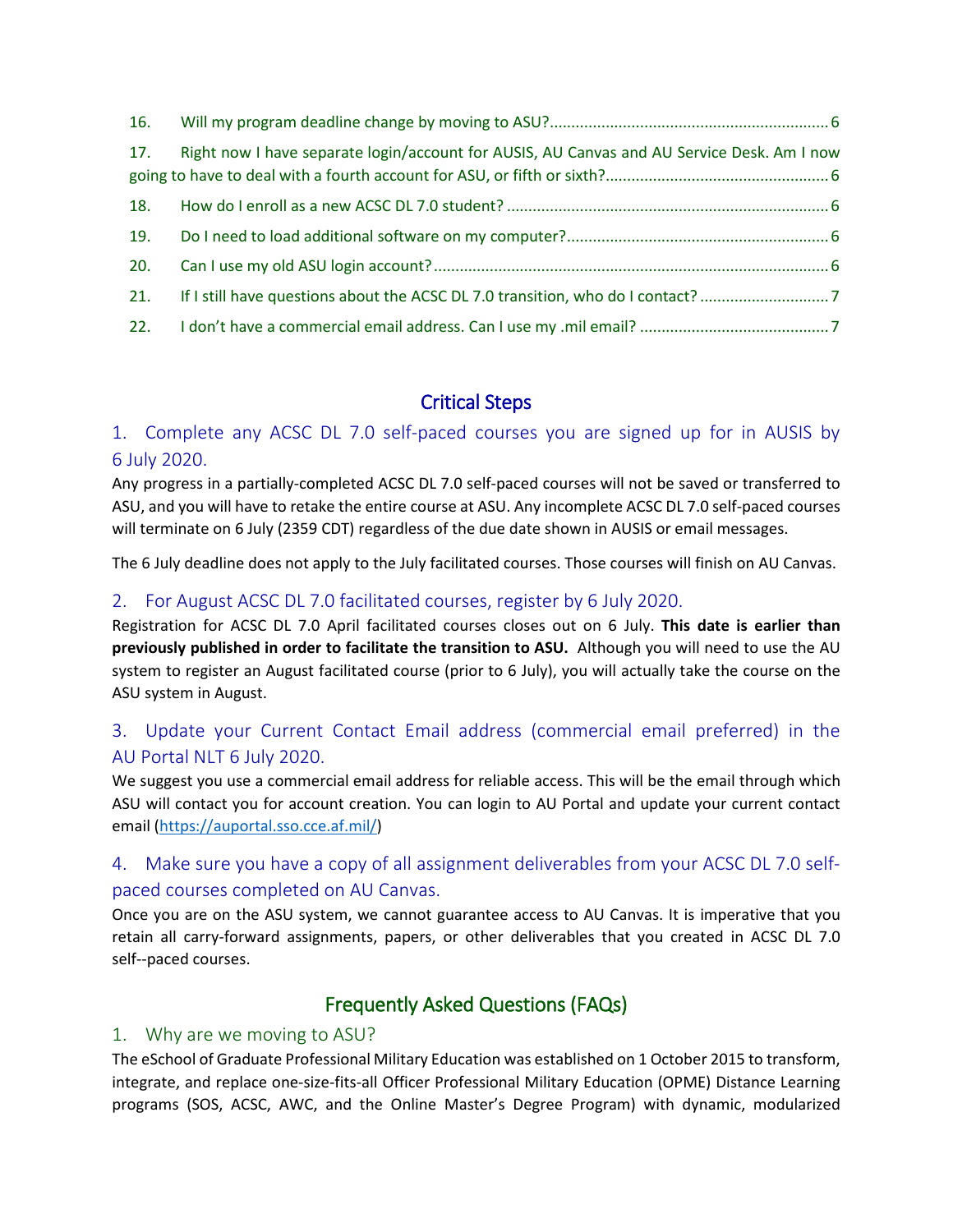education providing student choice. Online education transformation for 31,000 enrolled OPME students is directly dependent upon robust, reliable, and flexible information and education technology. Arizona State University (ASU) has a proven capability to deliver online education at scale and complexity similar to the eSchool. Additionally, ASU was ranked the #1 most innovative School in the nation by U.S. News & World Report for 5 years in a row. ASU also has a proven track record for strategic partnerships focused on enhancing student learning through a culture of innovation in digital learning. Air University and ASU are partnering to vastly enhance the learning experience for OPME distance learning students.

# <span id="page-3-0"></span>2. Must I transition to ASU?

AU is transitioning distance learning to ASU for all Officer PME programs in a phased approach. SOS DL was the first program to transition to ASU in March 2020. ACSC DL 7.0 is second and will transition in July 2020. There will be no ACSC DL 7.0 courses offered on AU systems after the transition is complete.

## <span id="page-3-1"></span>3. What happens during the actual transition (29 June – 31 July)?

During this period, student name, email as listed in AU Portal, AU ID, and completed course grades will be transferred to ASU to initiate account creation for ACSC DL 7.0 students. ASU will use your Current Contact Email from AU Portal to contact you to complete your account creation. You can login to AU Portal and update your current contact email (https://auportal.sso.cce.af.mil/) — we recommend using a commercial email address to minimize the likelihood of DoD firewalls intercepting your onboarding message.

#### **Please pay close attention to the following dates:**

## **Timeline**

**29 June 2020** — Last day to register for an ACSC DL self-paced course on the AU system.

6 July 2020 — July facilitated courses start (last ACSC DL facilitated courses on the AU system).

- **6 July 2020 —** Final day to register for August ACSC DL 7.0 facilitated courses. **This is earlier than previously published.**
- 6 July 2020 Final day to update Current Contact Email address (commercial email preferable) on AU Portal (https://auportal.sso.cce.af.mil) using a CAC. This is the email ASU will use to contact students for account creation.
- **6 July 2020 @ 2359 CDT** All AU-based ACSC DL 7.0 self-paced courses terminate regardless of the due date listed in the Air University Student Information System (AUSIS) or any emails.
- 7 30 July 2020 (Migration Window) During this migration window, no ACSC DL 7.0 course registrations will take place, and the only active ACSC DL courses will be July facilitated.
- NLT 31 July 2020 ACSC DL students will receive emails from ASU (noreply-ulis@asu.edu) to their primary email, as listed in AU Portal, to set up accounts and continue their PME journey on the ASU learning environment.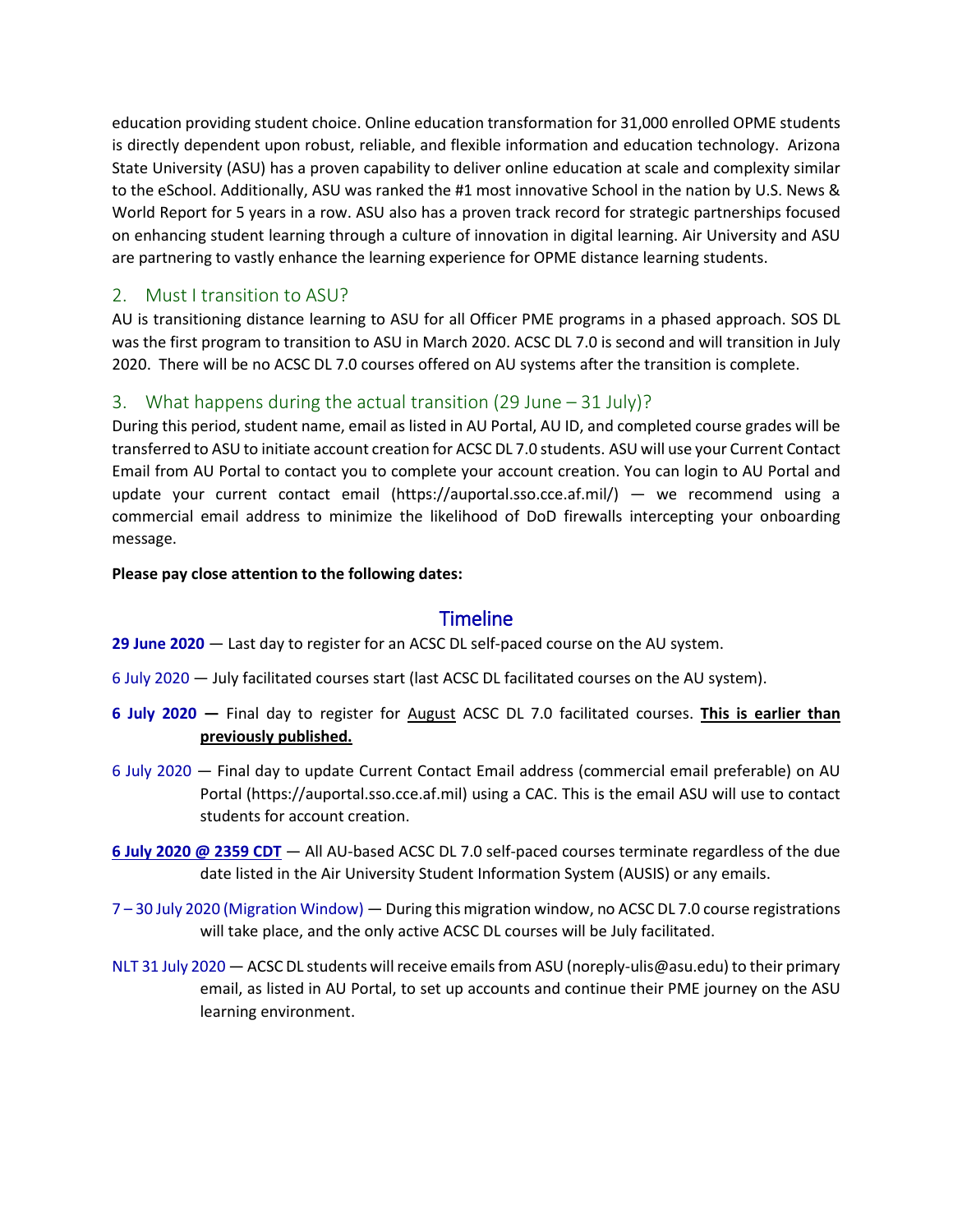## <span id="page-4-0"></span>4. How do I log into ASU?

You will receive an email from the following ASU address: noreply-ulis@asu.edu. This email will provide a link to complete your onboarding at ASU. **NOTE: the SSN field in ASU onboarding is shown by default, but you are not required to fill it in.**

- Before opening a help desk ticket, please check your Outlook Junk Email folder to verify your email was not misidentified as spam.
- ASU recommends you use Chrome to complete the onboarding process (if it is not your default browser, you can paste the URLs from the email into Chrome). Older browsers, such as Internet Explorer, may not work properly with ASU's website.
- Some DoD email security systems insert "noclick" or "CAUTION" into URLs in emails from non-DoD sources. You may have to copy the URLs and manually remove this text in order to load ASU's onboarding page.

# <span id="page-4-1"></span>5. What happens if I don't meet the 6 July 2020 deadline to finish an open ACSC DL 7.0 self-paced courses?

If your self-paced courses are not completed by 6 July 2020 (2359 CT), you will lose all progress in that course and will have to re-register and retake that entire course in ASU.

<span id="page-4-2"></span>6. Can I register for ACSC DL 7.0 courses during the migration window (7 - 30 July 2020)? No, you will not be able to register for any ACSC DL 7.0 courses during the migration window.

## <span id="page-4-3"></span>7. I am almost finished, can I just complete ACSC DL 7.0 on AU?

Yes, but only if you can complete your final ACSC DL 7.0 courses ahead of the timeline dates above. All ACSC DL 7.0 courses after the transition will be on ASU.

## <span id="page-4-4"></span>8. Is this just a different version of Canvas?

No, this is not just another version of Canvas. ASU will provide a fully-integrated educational experience for you to access your program status, course registration, course content, and help desk services via a single sign-on within the ASU system.

#### <span id="page-4-5"></span>9. Will I be able to access registration and courseware from a NIPR computer? Yes.

# <span id="page-4-6"></span>10. Will I be able to access registration and courseware from a personal computer?

Yes, and neither a CAC nor the DoD Root certificates will be required.

## <span id="page-4-7"></span>11. What personal information will be transmitted to ASU?

Only your name, email as listed in AU Portal, and AU ID will be transferred to ASU to initiate account creation. ASU complies with federal regulations for protection of personal information.

## <span id="page-4-8"></span>12. Will I lose progress in the program by transitioning to ASU?

You will not lose program progress for ACSC DL 7.0 courses already completed. ACSC DL 7.0 self-paced courses not completed by 6 July 2020 will not be transferred. ACSC DL 7.0 facilitated courses that start on 6 July 2020 will be transferred to ASU after the grades are finalized.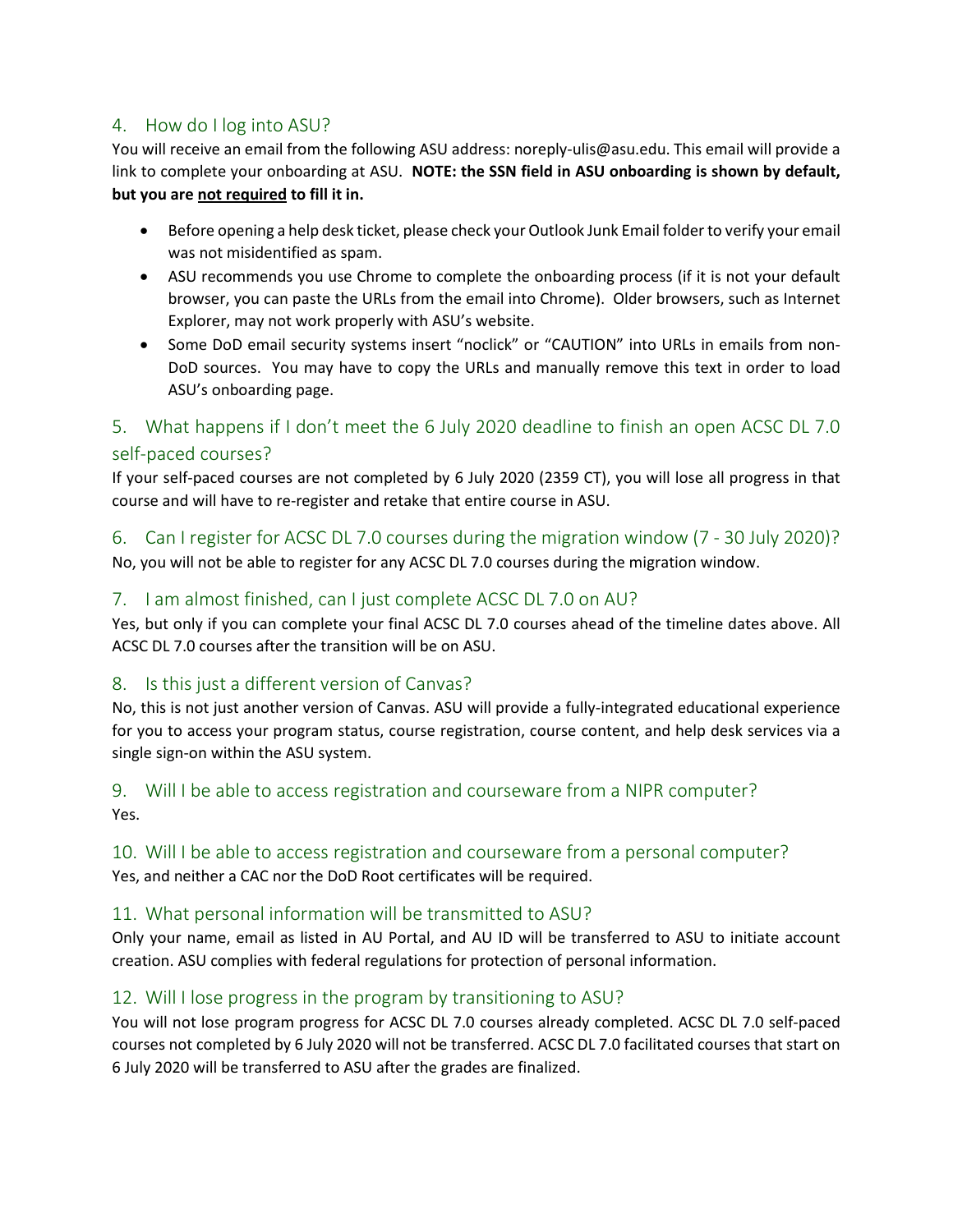#### <span id="page-5-0"></span>13. Where will my program records be kept?

Air University maintains the system of record for official transcripts.  Student program and course completion records will reside with Air University. Course material, course progress and submissions, and basic student account data will reside in the ASU learning environment.

#### <span id="page-5-1"></span>14. Will I need to access both AU and ASU systems?

Current students: You will not need to access AU systems once you have an ASU ACSC DL 7.0 student account. You will be able to register for courses and complete all coursework within the ASU environment. See FAQ question 4 for details on how this process will work. You will not need to return to AU systems except to request official transcripts.

New students: Those enrolling in the ACSC DL 7.0 program on or after 31 July 2020, will need to enroll via the AU portal (https://auportal.sso.cce.af.mil) using a CAC.  Once you are enrolled in the ACSC DL 7.0 program and have an ASU ACSC DL 7.0 student account (see FAQ question 4), you will not need to return to AU systems except to request official transcripts.

#### <span id="page-5-2"></span>15. How do I get a transcript after I complete the program?

You may open a request to the AU Registrar via the AU Service Desk: https://auservicedesk.af.edu/. (A CAC is not required, but first-time users must create an account to use AU Service Desk.). Select "**Transcript Request**" after you log in to submit a request for an official transcript to the AU Registrar.

#### <span id="page-5-3"></span>16. Will my program deadline change by moving to ASU?

No, program deadlines will not change. 

# <span id="page-5-4"></span>17. Right now I have separate login/account for AUSIS, AU Canvas and AU Service Desk. Am I now going to have to deal with a fourth account for ASU, or fifth or sixth?

An AU Portal account (CAC login) will be required to enroll in ACSC DL 7.0. However, once enrolled in the ACSC DL 7.0 program, you will not need to return to AU systems.  ASU's system will have a single sign-on for course registration, courseware access to complete all coursework, and help desk services.

#### <span id="page-5-5"></span>18. How do I enroll as a new ACSC DL 7.0 student?

After 31 July 2020, you will need to enroll in the ACSC DL 7.0 program via the AU portal (https://auportal.sso.cce.af.mil) using a CAC. However, once you are enrolled in the ACSC DL 7.0 program and have an ASU ACSC DL 7.0 student account, you will not need to return to AU systems unless you need a transcript (see FAQ questions 14 and 15).

#### <span id="page-5-6"></span>19. Do I need to load additional software on my computer?

No, you will not need to load additional software on your computer. However, you may have a better user experience if you install and use a modern browser such as Chrome or the latest version of Edge.

#### <span id="page-5-7"></span>20. Can I use my old ASU login account?

Yes. If you have previously been or currently are an ASU student you will use your existing ASU account. There will be a link from the regular my.asu.edu portal to the AU student portal; so you can still access both AU and ASU resources.